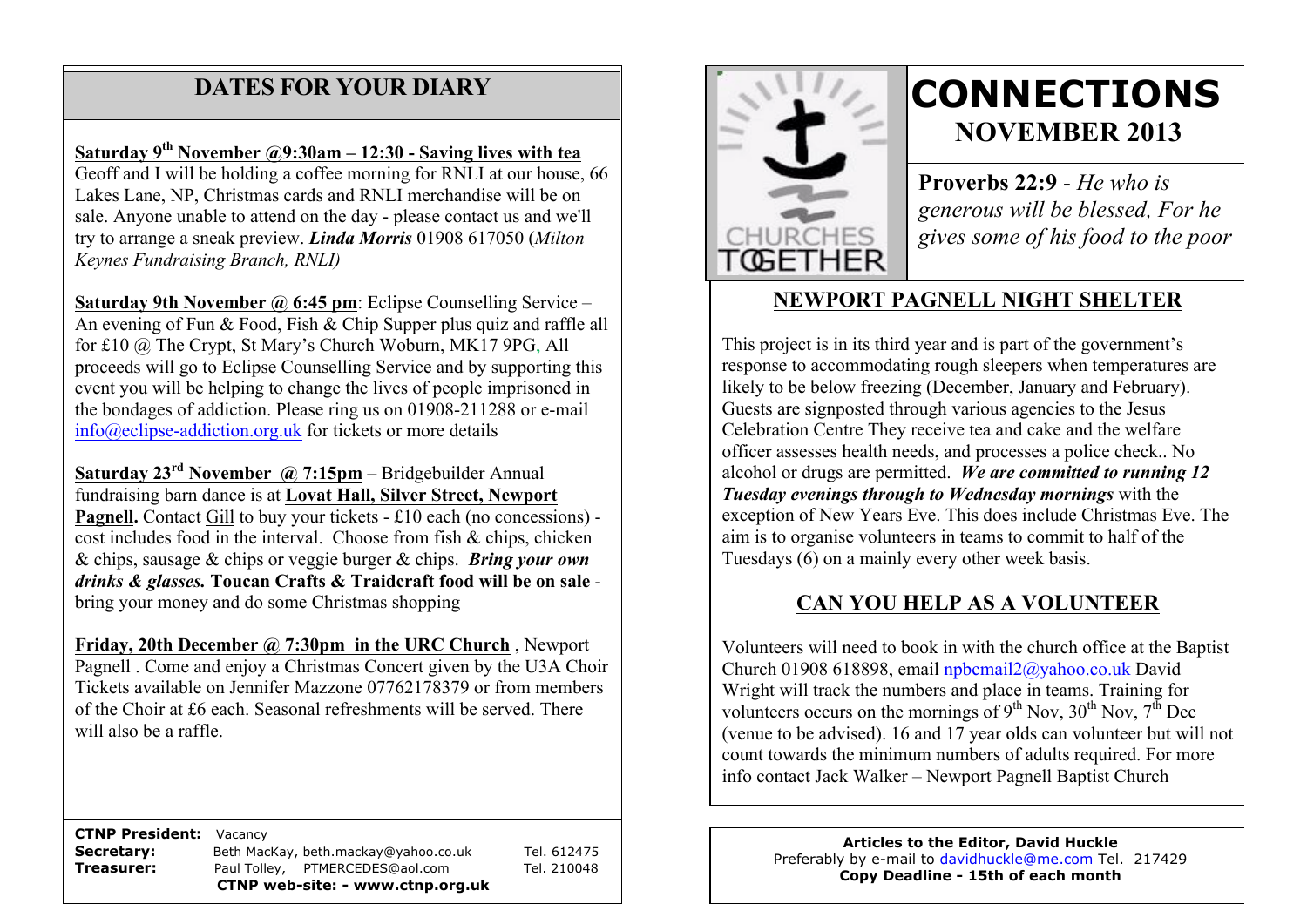### **LETTER FROM A MINISTER**

Not many people say that November is their favourite month. Perhaps if your birthday is in November that brightens it up bit, but for most of us it is associated with cold, wet weather and early nights. And Remembrance Day, important as it is to remember all those who have died in wars, doesn't cheer us up either.

But fortunately the Church Year offers plenty of consolation. It begins with All Saints Day, which is a beautiful opportunity to remember the great saints of the church. They can inspire us in our daily lives, because they are such wonderful examples of Christian living. All Saints is followed by All Souls Day, when we think of all the unsung Christians of the past - ordinary people just like us.

And at the end of November the Church Year ends with the Feast of Christ the King, where we recognise Jesus as the king of the universe. For Catholics this year's feast is particularly important, because it brings to an end the Year of Faith. During this period we were asked to make a special effort to renew and strengthen our faith in various ways, such as through prayer, scripture reading and worship. This is, of course, something we should continue to do. And in December the new church year begins Advent, which can help us to continue in this way.

*Klaus – St Bedes*

## **CTNP – COVENANT SERVICE – EVERYONE WELCOME**

Takes place on **Sunday 17th November at 6pm** at St Peter & Pauls, and will take the form of a Songs of Praise service. Each Church in the Town will provide one Hymn with the person choosing the Hymn to say what it means to them. There is no Sermon but the reading of the Covenant. Music will be provided by Musician's from the Baptist Church.

#### **"THE WELL" @ WILLEN**

#### **FORTHCOMING EVENTS**

**(QUIET DAYS) -** 30th November - 'The Road Less Travelled' In search of a personal God. Are you yearning for freshness, vitality and deeper meaning? With Marcus Armstrong and Margaret Moakes On the 7th December 'Waiting, Waiting' An exploration of the images of Christmas with local sculptor and priest Rev. Sarah Burrow **(RETREATS)** -15th - 17th November 'Embroidery Retreat' with Janet Knox. An opportunity for stitchers of all abilities to spend time with an expert and sympathetic needlewoman.**(INDIVIDUAL RETREATS)** – We offer both personal and individually guided retreats (IGR) on a day or residential basis.Day Retreat - £25 Residential Retreat - £40 per day full board.IGR Fee, £10 per day (Bursaries available) To book your places Contact: The Well at Willen, Newport Road, Willen, Milton Keynes MK15 9AA. Tel 01908 242190 or e mail bookings@thewellatwillen.org.uk or www.thewellatwillen.org.uk

#### **CHRISTMAS FAIR AT THE PARISH CHURCH**

The Christmas Lights day **(November 30th)** is approaching and Newport Parish is again planning for its Christmas Fair in the Parish Church. We'll be there all day with our usual stalls and some new ideas as well. It will be once again a warm welcoming place to come and enjoy some part of your trip to the Christmas Lights.

As usual we will be offering our large selection of refreshments as well as our well stocked home-baked cake stall. Browse the book pews or choose a Jigsaw Puzzle for Christmas. Our craft and card stall have lots to offer and it's always worth buying a ticket or two for the raffle. Children are included with a toy stall, the bric-a-brac will be full of bargains and we'll have a stall overflowing with scarves to keep you warm and elegant.

When the lights are switched on, join us in the church for some carol singing. It's a lovely way to end the day.